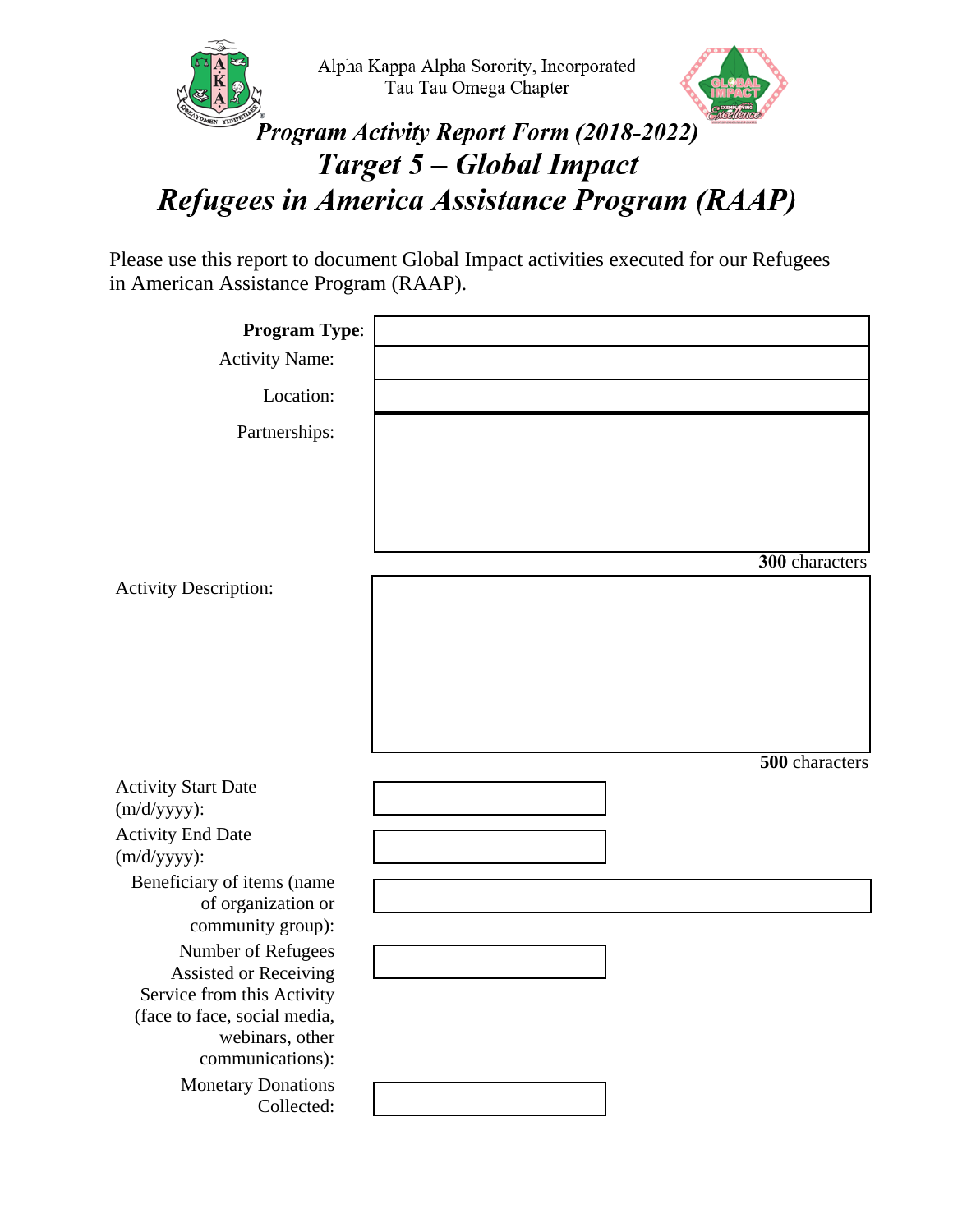Grants/funds received:

Chapter funds used:

Total Volunteer Hours

In this section, round to the nearest whole number. If not applicable, enter 0.

| Number of Hours of<br>Event $(s)$ :                                            |                                                                                            |                |
|--------------------------------------------------------------------------------|--------------------------------------------------------------------------------------------|----------------|
| Number of Active Chapter<br><b>Sorors Participating:</b>                       |                                                                                            |                |
| Number of General<br><b>Members Participating:</b>                             |                                                                                            |                |
| <b>Number of Inactive Sorors</b><br>Participating:                             |                                                                                            |                |
| Number of Soror Volunteer<br>Hours (including hours for<br>event preparation): |                                                                                            |                |
| Number of non-Sorors<br>Participating:                                         |                                                                                            |                |
| Number of non-Soror<br><b>Volunteer Hours:</b>                                 |                                                                                            |                |
|                                                                                | Communication                                                                              |                |
| Did the event(s) receive<br>media attention                                    | O Yes O No                                                                                 |                |
| Media Attention:                                                               | Select all that apply                                                                      |                |
|                                                                                | TV                                                                                         |                |
|                                                                                | $\Box$ Radio                                                                               |                |
|                                                                                | $\Box$ Newspaper                                                                           |                |
|                                                                                | $\Box$ Social Media                                                                        |                |
|                                                                                | $\Box$ Flyers                                                                              |                |
| Please describe media<br>attention:                                            |                                                                                            |                |
| Were materials distributed<br>during this activity?                            | $\mathsf{O}_{\mathop{\mathrm{Yes}}\nolimits}$ $\mathsf{O}_{\mathop{\mathrm{No}}\nolimits}$ | 300 characters |